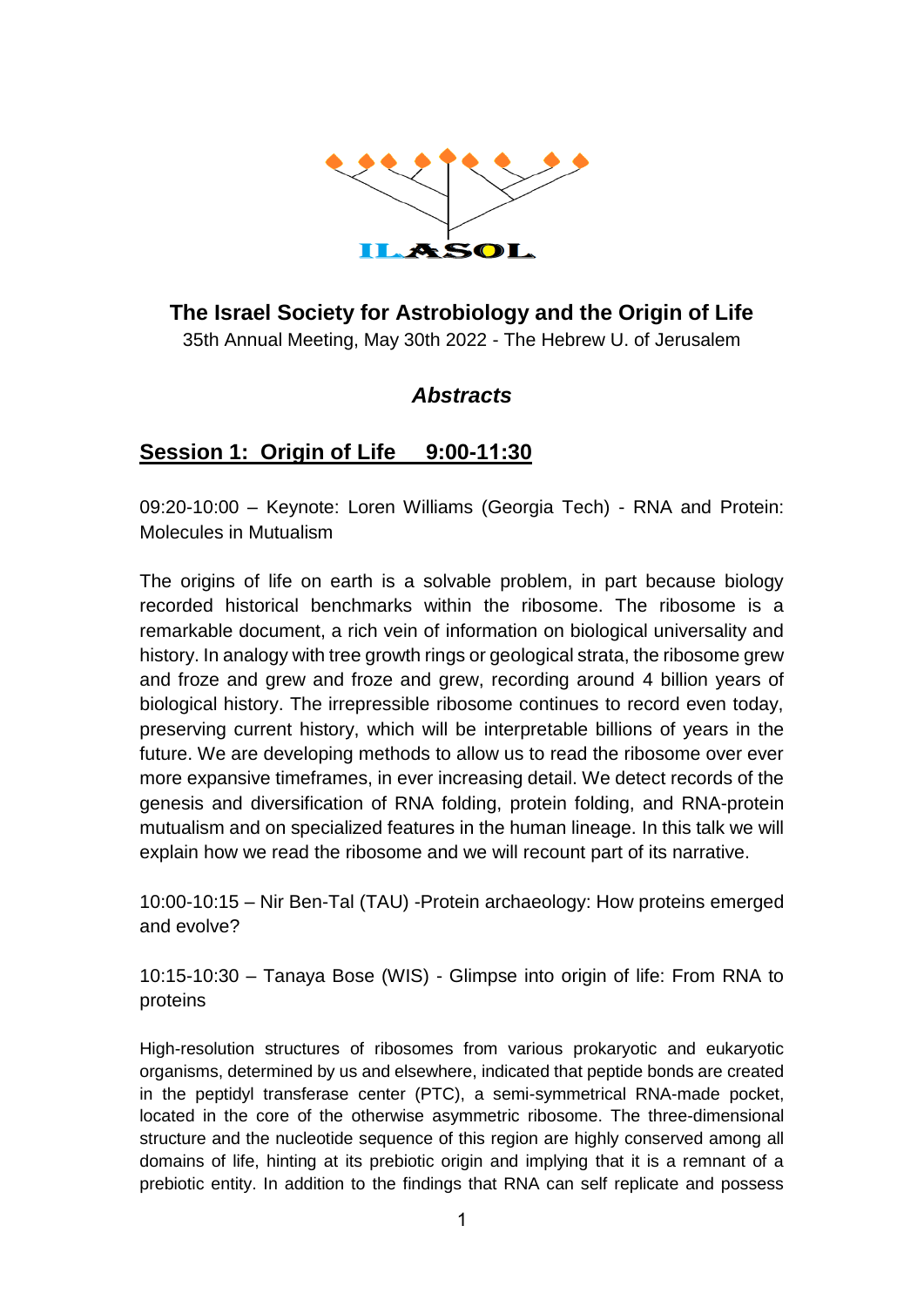catalytic activities, these characteristics led to our "protoribosome" hypothesis. As a result of extensive studies, we recently provided an experimental proof of this concept via the successful peptide bonds formed using our in vitro synthesized constructs of such RNA pockets between relevant minimal substrates, detected using MALDI and MS techniques. Hence, it is conceivable that this entity, which existed in the RNAdominated world, represents the origin of the ribosome, thus also the origin of life. Accordingly, as we suggested, the protoribosome is the missing link between the RNAdominated world and the contemporary protein/nucleic acids life.

10:30-10:45 – Avshalom C. Elitzur (chapmanU) The Ski-Lift Pathway to Complexity: Thermodynamically Unique, Biologically Ubiquitous

We study the thermodynamics of biological complexity, beginning with a brief review of the relations between complexity and the more familiar notions of order and information. We then address the energetic cost of precisely re-arranging one highentropy state into another. Surprisingly, the only practical way to do that is to decrease the state's entropy to minimum before the rearrangement to the next high-entropy state. This conclusion has some non-trivial bearings. Complexity is partly akin to entropy. Hence, the same counterintuitive zigzag holds for the pathway by which complex organic states are generated, maintained and transformed: First a state of excess order is created, and then (with the aid of information) degraded into the specific desired complex state. We prove this argument first intuitively, with a simple Lego model, and then mathematically, by computing the energy cost of the rearrangement's precision. On these we base our claim for ubiquity across biological domains, illustrated with some intriguing examples. We offer an estimate of the orders of magnitude where the Ski-Lift Pathway is superior to the straight transition between states.

10:45-11:00 – Itay Fayerverker and Tal Mor (Technion) - Emergence of the code - a model of three amino acids

The origin of translation and the molecules involved in the relevant evolutionary steps is still a mystery. Relying on ideas by Trifonov, de Duve, and our recent paper by Agmon Fayerverker and Mor, we give statistical evidence that three amino acids might be much older than all others, in terms of extreme conservation in specific current-day tRNA molecules and relevance to initial steps in the origin of life. These amino acids are Alanine (Ala) Glycine (Gly) and Aspartic Acid (Asp). For each of those, we find specific 9 nucleotides (in 14-mer strings) that are highly conserved, and that are closely related to the current genetic code. By speculating the relevant prebiotic aminoacylation (charging) process connecting the relevant amino acid to its tRNA, while relying on work by Shimizu and by Yarus, as well as a 2015 paper by van der Gulik and Speijer, we suggest that aminoacylation (charging) of relevant proto-tRNA is possible if enhanced by three very short peptides, GlyGly, AlaAsp, and AspGlyAsp. We finally present a minimal model for the emergence of the genetic code, in which in addition to aminoacylation, also non-enzymatic template replication (Szostak) and a non-motoric proto ribosome (Agmon Bashan and Yonath) are involved, while still relying on just those three amino acids and three peptides. We make use of the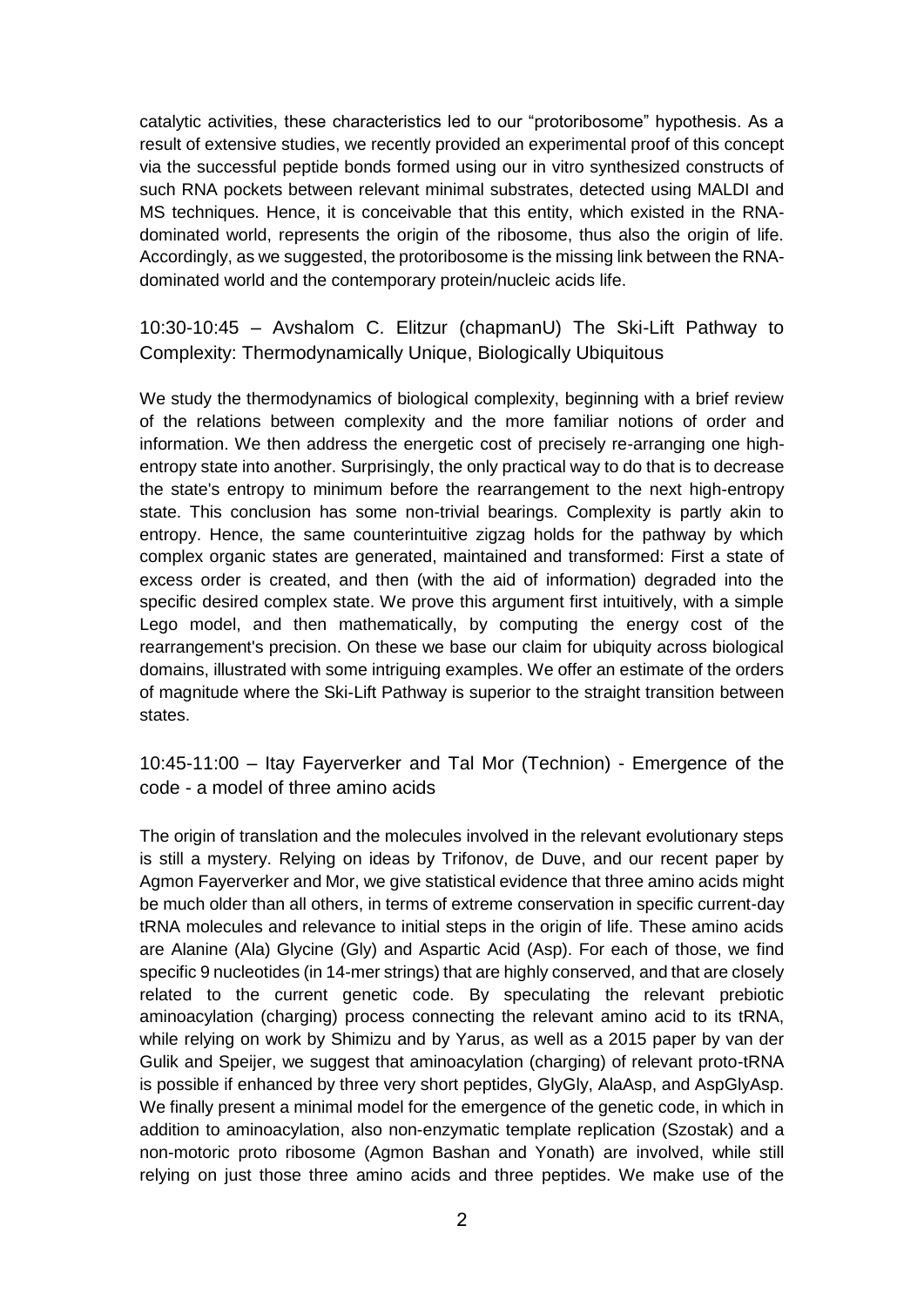terminology of autocatalytic sets of molecules, and we suggest that non-coded AlaAsp GlyGly and AspGlyAsp are gradually replaced by coded ones, via the most basic prebiotic translation process, leading to some type of pre-life that we name "coded life". This presents a potential stage in the evolution of a peptide-RNA world.

11:00-11:15 – Ayala Lampel (TAU) - Biomolecular Condensates Formed by Designer Minimalistic Peptides

Inspired by the role of intracellular liquid-liquid phase separation (LLPS) in formation of membraneless organelles, there is great interest in developing dynamic compartments formed by LLPS of intrinsically disordered proteins (IDPs) or short peptides. However, the molecular mechanisms underlying the formation of such biomolecular condensates have not been fully elucidated, rendering on-demand design of synthetic condensates with tailored physico-chemical functionalities and responsiveness to specific stimuli a significant challenge. To address this need we have designed a library of LLPS-promoting peptide building blocks composed of various assembly domains. We show that the LLPS propensity, dynamics, and encapsulation efficiency of compartments can be tuned by specific changes to the peptide composition at the single amino acids level, with Raman and NMR spectroscopy proving instrumental in determining the molecular contribution of each side chain to droplet formation. The resulting sequence-structure-function correlation is mandatory for future development of compartments for a variety of applications.

# **Session 2: Biochemistry 13:00-15:00**

13:00-13:40 – Keynote: Itamar Willner (HUJI) - A Protoribosome and Prebiotic Nanotechnology

13:40-13:55 – Sergey Semenov (WIS) - Probing out-of-equilibrium conditions in prebiotic chemistry

13:55-14:10 – Moran Frenkel-Pinter (HUJI) – Chemical Evolution Reimagined

Some of the most interesting open questions about the origins of life and molecular sciences center on chemical evolution and the spontaneous generation of new complex and functional chemical species. The spectacular polymers that underlay biology demonstrate an untapped, by modern science, creative potential. We hypothesized that prebiotic chemical evolutionary processes leading to biopolymers were not idiosyncratic one-off events. We have developed an experimental platform that accomplishes chemical evolution in the laboratory. We have observed empirical outcomes, some of which were not foreseen. We have constructed experimental chemical systems that: (i) undergo continuous recursive change with transitions to new chemical spaces while not converging, (ii) demonstrate stringent chemical selection, during which combinatorial explosion is avoided, (iii) maintain synchronicity of molecular sub-populations, and (iv) harvest environmental energy that is invested in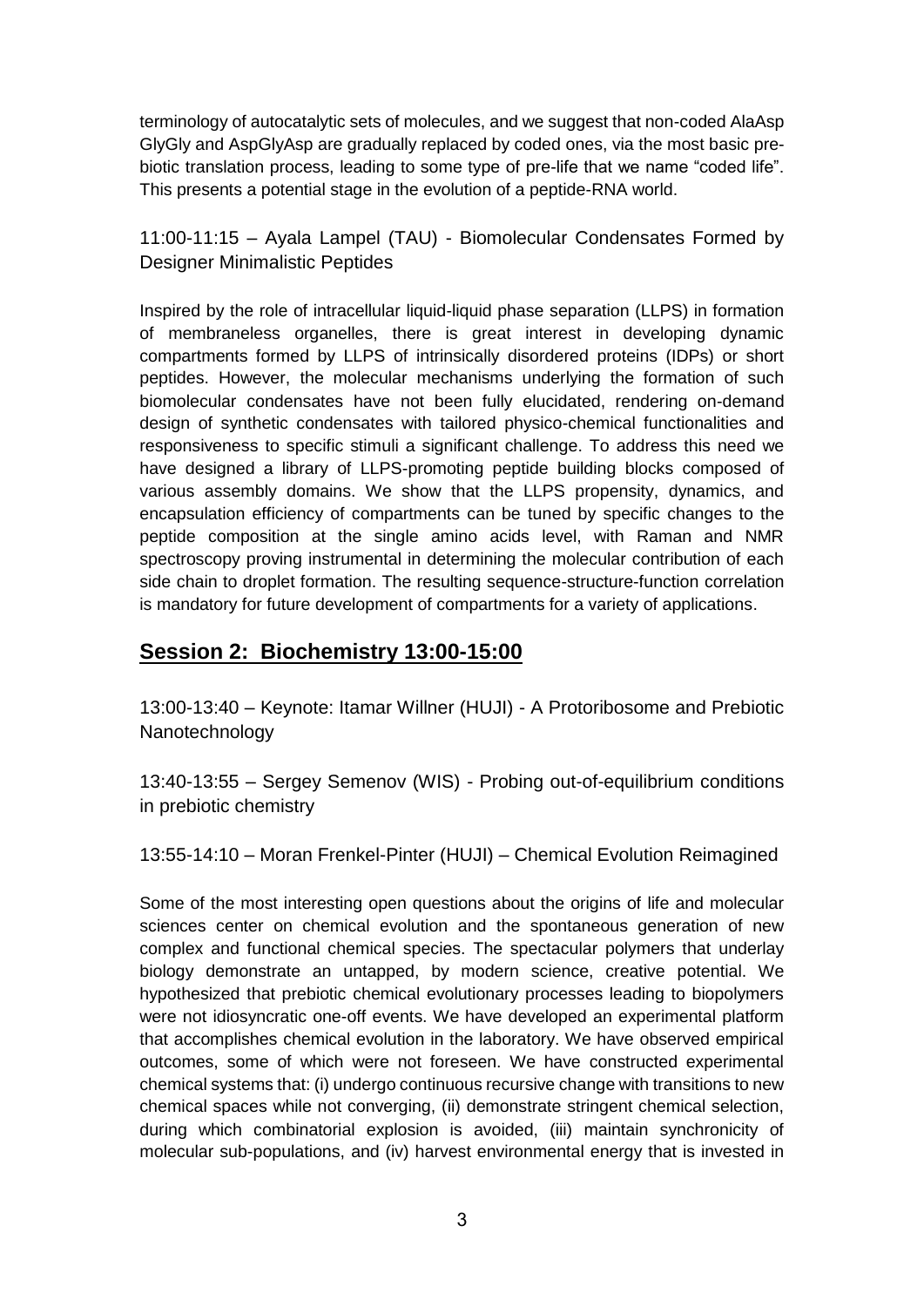chemical reactions. These results suggest that chemical evolution can be adapted to produce a broad array of molecules with novel structures and functions.

14:10-14:25 – Meital Reches (HUJI) - The amino acid DOPA in Peptides, Materials & Origin of Life

3,4-dihydroxyphenylalanine (DOPA) is a natural non-coded amino acid formed by post-translation modification. DOPA is abundant in marine mussel foot proteins and provides it with its adhesive properties. It can form different types of bonds with a solid surface including aromatic interactions, coordination and hydrogen bonds. We designed short peptides that contain DOPA to form functional coatings and materials with adhesive properties. DOPA functions in the marine environment under harsh conditions of high salt concentration, UV radiation and extreme temperatures. We, therefore, postulated that it might serve a role as a molecule in the prebiotic world. This lecture will present the function of DOPA as an adhesive in different materials and applications and its ability to catalyze chemical reactions.

14:25-14:40 – Norman Metanis (HUJI) - Functional "Ambidexterity" in an Ancient Nucleic Acid-Binding Protein

14:40-14:55 – Hava Sadihov-Hanoch (BGU), Nucleic-Acid-Peptide chimeras in the origin of life

Considering that modern living organisms utilize both nucleic acids and proteins and complexes formed by co-assembly of the two molecules. These biological systems, in which weak non-covalent interactions of simple building blocks form functional complex machinery, inspire the design of new self-assembling materials, based for example on nucleic acids and peptides. In our system, two short complementary DNA segments are attached to an amphiphilic peptide sequence previously investigated by our lab. We demonstrate the self-assembly of our system into several different topologies, fibers, and multi-lamellar spherical structures, and we present the coassembly pathway leading from one type of aggregates to another. In addition, we find that when forming the onion-like structure, the conjugates exhibit conformational changes of DNA hybridization. We found evidence for coacervates formation through liquid liquid phase separation (LLPS) process induced by non-covalent interaction between the peptide and the complementary conjugates. A better understanding of the LLPS will help understand the self-assembly mechanism and chemical reactions. We believe that studying the new nucleic-acid-peptide conjugates may help us understand some characteristics of the earliest stages in biomolecular evolution.

## **Session 3: Astrobiology 15:30-17:15**

15:30-15:50 – Amri Wandel (HUJI) - Copernican solution to the Fermi Paradox

A new solution to the Fermi Paradox is presented, building on the Copernican Principle: Earth is an average planet, one of billions in the Galaxy. We identify two